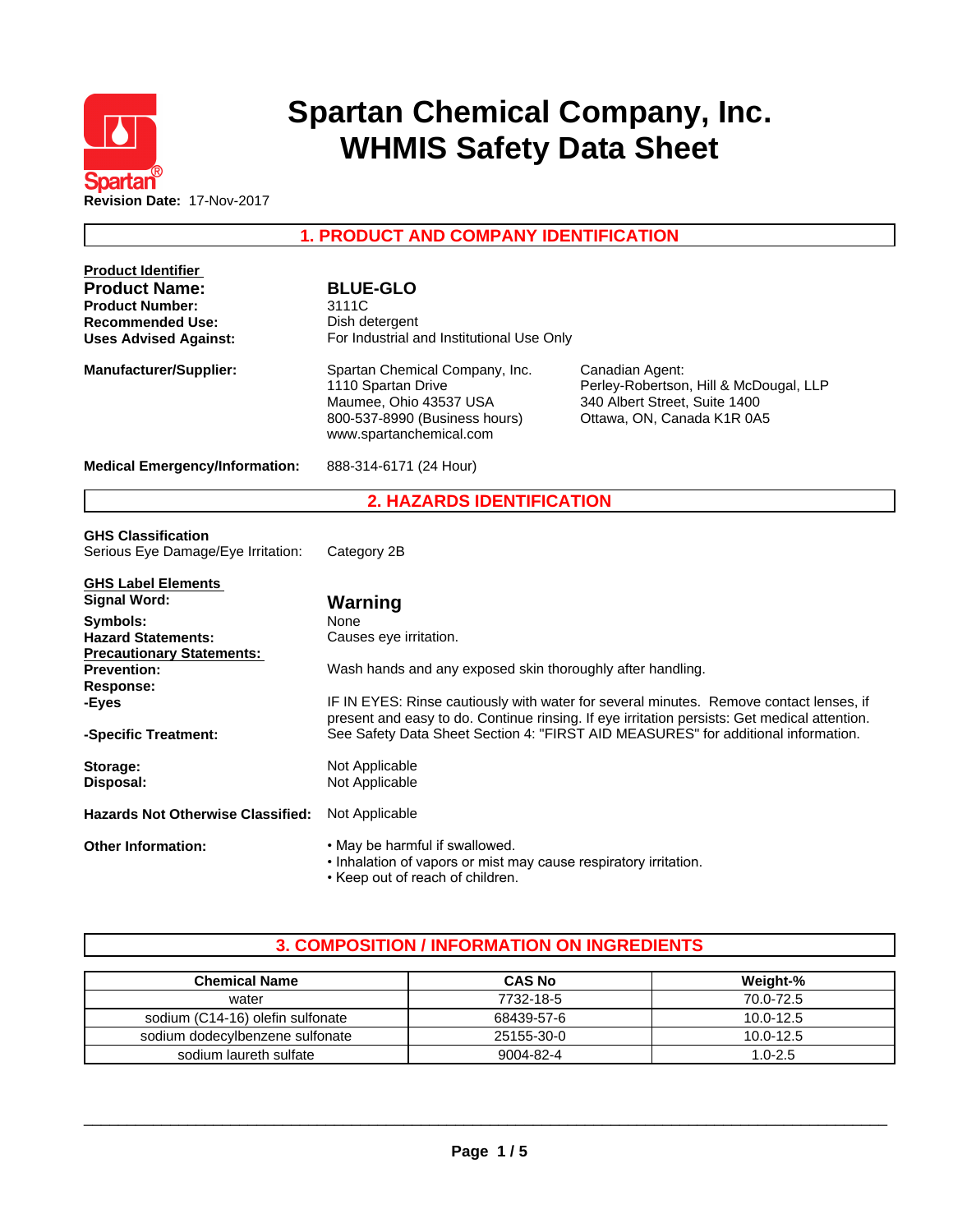|                                                                                                                                                                                                                                                                                                 | <b>4. FIRST AID MEASURES</b>                                                                                                                                                                                                                                                                                                                                                                                                                                    |
|-------------------------------------------------------------------------------------------------------------------------------------------------------------------------------------------------------------------------------------------------------------------------------------------------|-----------------------------------------------------------------------------------------------------------------------------------------------------------------------------------------------------------------------------------------------------------------------------------------------------------------------------------------------------------------------------------------------------------------------------------------------------------------|
| -Eye Contact:                                                                                                                                                                                                                                                                                   | Rinse cautiously with water for at least 15 minutes. Remove contact lenses, if present and<br>easy to do. Continue rinsing. If eye irritation persists: Get medical attention.                                                                                                                                                                                                                                                                                  |
| -Skin Contact:<br>-Inhalation:                                                                                                                                                                                                                                                                  | Wash with soap and water. If skin irritation occurs: Get medical attention.<br>Remove victim to fresh air and keep at rest in a position comfortable for breathing. Call a                                                                                                                                                                                                                                                                                      |
| -Ingestion:                                                                                                                                                                                                                                                                                     | poison control center or physician if you feel unwell.<br>Rinse mouth. Do NOT induce vomiting. Never give anything by mouth to an unconscious                                                                                                                                                                                                                                                                                                                   |
| <b>Note to Physicians:</b>                                                                                                                                                                                                                                                                      | person. Get medical attention if you feel unwell.<br>Treat symptomatically.                                                                                                                                                                                                                                                                                                                                                                                     |
|                                                                                                                                                                                                                                                                                                 | <b>5. FIRE-FIGHTING MEASURES</b>                                                                                                                                                                                                                                                                                                                                                                                                                                |
| <b>Suitable Extinguishing Media:</b>                                                                                                                                                                                                                                                            | Product does not support combustion, Use extinguishing agent suitable for type of<br>surrounding fire                                                                                                                                                                                                                                                                                                                                                           |
| Specific Hazards Arising from the<br><b>Chemical:</b>                                                                                                                                                                                                                                           | Dried product is capable of burning. Combustion products are toxic.                                                                                                                                                                                                                                                                                                                                                                                             |
| <b>Hazardous Combustion Products:</b>                                                                                                                                                                                                                                                           | May include Carbon monoxide Carbon dioxide and other toxic gases or vapors.                                                                                                                                                                                                                                                                                                                                                                                     |
| <b>Protective Equipment and</b><br><b>Precautions for Firefighters:</b>                                                                                                                                                                                                                         | Wear MSHA/NIOSH approved self-contained breathing apparatus (SCBA) and full<br>protective gear. Cool fire-exposed containers with water spray.                                                                                                                                                                                                                                                                                                                  |
|                                                                                                                                                                                                                                                                                                 | <b>6. ACCIDENTAL RELEASE MEASURES</b>                                                                                                                                                                                                                                                                                                                                                                                                                           |
| <b>Personal Precautions:</b><br><b>Environmental Precautions:</b><br><b>Methods for Clean-Up:</b>                                                                                                                                                                                               | Avoid contact with skin, eyes or clothing. Use personal protective equipment as required.<br>Do not rinse spill onto the ground, into storm sewers or bodies of water.<br>Prevent further leakage or spillage if safe to do so. Contain and collect spillage with<br>non-combustible absorbent material, (e.g. sand, earth, diatomaceous earth, vermiculite)<br>and place in container for disposal according to local / national regulations (see Section 13). |
|                                                                                                                                                                                                                                                                                                 | <b>7. HANDLING AND STORAGE</b>                                                                                                                                                                                                                                                                                                                                                                                                                                  |
| <b>Advice on Safe Handling:</b>                                                                                                                                                                                                                                                                 | Handle in accordance with good industrial hygiene and safety practice. Do not mix or use<br>with sodium hypochlorite (bleach) or other hypochlorites. Use with these chemicals may<br>form compounds which cause skin irritation and sensitization. Wash thoroughly after<br>handling.                                                                                                                                                                          |
| <b>Storage Conditions:</b>                                                                                                                                                                                                                                                                      | Keep containers tightly closed in a dry, cool and well-ventilated place. Keep out of the reach<br>of children. Keep from freezing.                                                                                                                                                                                                                                                                                                                              |
| <b>Suggested Shelf Life:</b>                                                                                                                                                                                                                                                                    | Minimum of 2 years from date of manufacture.                                                                                                                                                                                                                                                                                                                                                                                                                    |
|                                                                                                                                                                                                                                                                                                 | 8. EXPOSURE CONTROLS / PERSONAL PROTECTION                                                                                                                                                                                                                                                                                                                                                                                                                      |
| <b>Occupational Exposure Limits:</b>                                                                                                                                                                                                                                                            | None established.                                                                                                                                                                                                                                                                                                                                                                                                                                               |
| Provide good general ventilation.<br><b>Engineering Controls:</b><br>If work practices generate dust, fumes, gas, vapors or mists which expose workers to<br>chemicals above the occupational exposure limits, local exhaust ventilation or other<br>engineering controls should be considered. |                                                                                                                                                                                                                                                                                                                                                                                                                                                                 |
| <b>Personal Protective Equipment</b>                                                                                                                                                                                                                                                            |                                                                                                                                                                                                                                                                                                                                                                                                                                                                 |
| <b>Eye/Face Protection:</b>                                                                                                                                                                                                                                                                     | Not required with expected use.                                                                                                                                                                                                                                                                                                                                                                                                                                 |
| <b>Skin and Body Protection:</b>                                                                                                                                                                                                                                                                | Not required with expected use.                                                                                                                                                                                                                                                                                                                                                                                                                                 |
| <b>Respiratory Protection:</b>                                                                                                                                                                                                                                                                  | Not required with expected use.<br>If occupational exposure limits are exceeded or respiratory irritation occurs, use of a<br>NIOSH/MSHA approved respirator suitable for the use-conditions and chemicals in Section                                                                                                                                                                                                                                           |
| <b>General Hygiene Considerations:</b>                                                                                                                                                                                                                                                          | 3 should be considered.<br>Wash hands and any exposed skin thoroughly after handling.<br>See 29 CFR 1910.132-138 for further guidance.                                                                                                                                                                                                                                                                                                                          |
|                                                                                                                                                                                                                                                                                                 | 9. PHYSICAL AND CHEMICAL PROPERTIES                                                                                                                                                                                                                                                                                                                                                                                                                             |

# **9. PHYSICAL AND CHEMICAL PROPERTIES**

| e/Physical State:<br>App | Liquid      |  |
|--------------------------|-------------|--|
| Color:                   | <b>Blue</b> |  |
| Odor:                    | Fresh       |  |
|                          |             |  |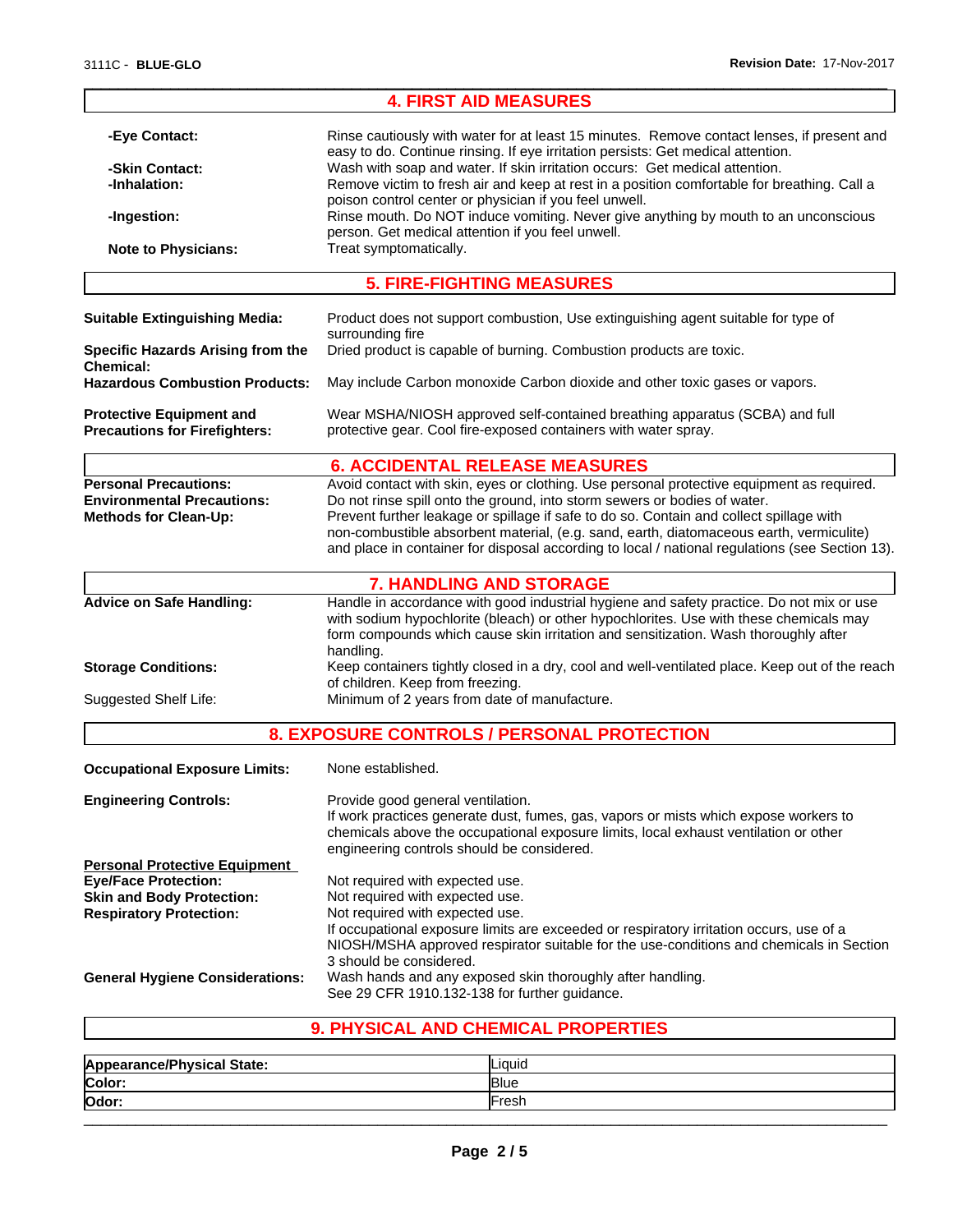| pH:                                    | $6.6 - 7.6$                |
|----------------------------------------|----------------------------|
| <b>Melting Point / Freezing Point:</b> | No information available.  |
| Boiling Point / Boiling Range:         | 100 °C / 212 °F            |
| <b>Flash Point:</b>                    | 100 °C / > 212 °F ASTM D56 |
| <b>Evaporation Rate:</b>               | k 1                        |
| Flammability (solid, gas)              | No information available.  |
| <b>Upper Flammability Limit:</b>       | No information available.  |
| Lower Flammability Limit:              | No information available.  |
| Vapor Pressure:                        | No information available.  |
| Vapor Density:                         | No information available.  |
| <b>Specific Gravity:</b>               | 1.042                      |
| Solubility(ies):                       | Soluble in water           |
| <b>Partition Coefficient:</b>          | No information available.  |
| <b>Autoignition Temperature:</b>       | No information available.  |
| <b>Decomposition Temperature:</b>      | No information available.  |
| Viscosity:                             | No information available.  |
|                                        |                            |

## **10. STABILITY AND REACTIVITY**

| <b>Reactivity:</b>             | This material is considered to be non-reactive under normal conditions of use.                     |
|--------------------------------|----------------------------------------------------------------------------------------------------|
| <b>Chemical Stability:</b>     | Stable under normal conditions.                                                                    |
|                                | <b>Possibility of Hazardous Reactions:</b> Not expected to occur with normal handling and storage. |
| <b>Conditions to Avoid:</b>    | Extremes of temperature and direct sunlight.                                                       |
| Incompatible Materials:        | Strong oxidizing agents. Strong acids.                                                             |
| <b>Hazardous Decomposition</b> | May include carbon monoxide, carbon dioxide (CO2) and other toxic gases or vapors.                 |
| <b>Products:</b>               |                                                                                                    |

## **11. TOXICOLOGICAL INFORMATION**

| <b>Likely Routes of Exposure:</b>     | Eyes, Skin, Ingestion, Inhalation.                                                     |
|---------------------------------------|----------------------------------------------------------------------------------------|
| <b>Symptoms of Exposure:</b>          |                                                                                        |
| -Eye Contact:                         | Pain, redness and swelling of the conjunctiva.                                         |
| -Skin Contact:                        | Drying of the skin.                                                                    |
| -Inhalation:                          | Nasal discomfort and coughing.                                                         |
| -Ingestion:                           | Pain, nausea, vomiting and diarrhea.                                                   |
| Immediate, Delayed, Chronic Effects   |                                                                                        |
| Product Information:                  | Data not available or insufficient for classification.                                 |
| Target Organ Effects:                 | -Eyes. Respiratory System. -Skin.                                                      |
| <b>Numerical Measures of Toxicity</b> | The following acute toxicity estimates (ATE) are calculated based on the GHS document. |
| ATEmix (oral):                        | 3178 mg/kg                                                                             |

| ATEMIX (Oral):                 | 3178 mg/kg |  |
|--------------------------------|------------|--|
| ATEmix (dermal):               | 8478 mg/kg |  |
| ATEmix (inhalation-dust/mist): | 197.9 mg/l |  |

#### **Component Acute Toxicity Information**

| <b>Chemical Name</b>                           | Oral LD50            | <b>Dermal LD50</b>     | <b>Inhalation LC50</b> |
|------------------------------------------------|----------------------|------------------------|------------------------|
| water<br>7732-18-5                             | $> 90$ mL/kg (Rat)   | Not Available          | Not Available          |
| sodium (C14-16) olefin sulfonate<br>68439-57-6 | $= 2220$ mg/kg (Rat) | $> 740$ mg/kg (Rabbit) | Not Available          |
| sodium dodecylbenzene sulfonate<br>25155-30-0  | $= 500$ mg/kg (Rat)  | Not Available          | Not Available          |
| sodium laureth sulfate<br>9004-82-4            | $= 1600$ mg/kg (Rat) | Not Available          | Not Available          |

**Carcinogenicity:** No components present at 0.1% or greater are listed as to being carcinogens by ACGIH, IARC, NTP or OSHA.

**12. ECOLOGICAL INFORMATION**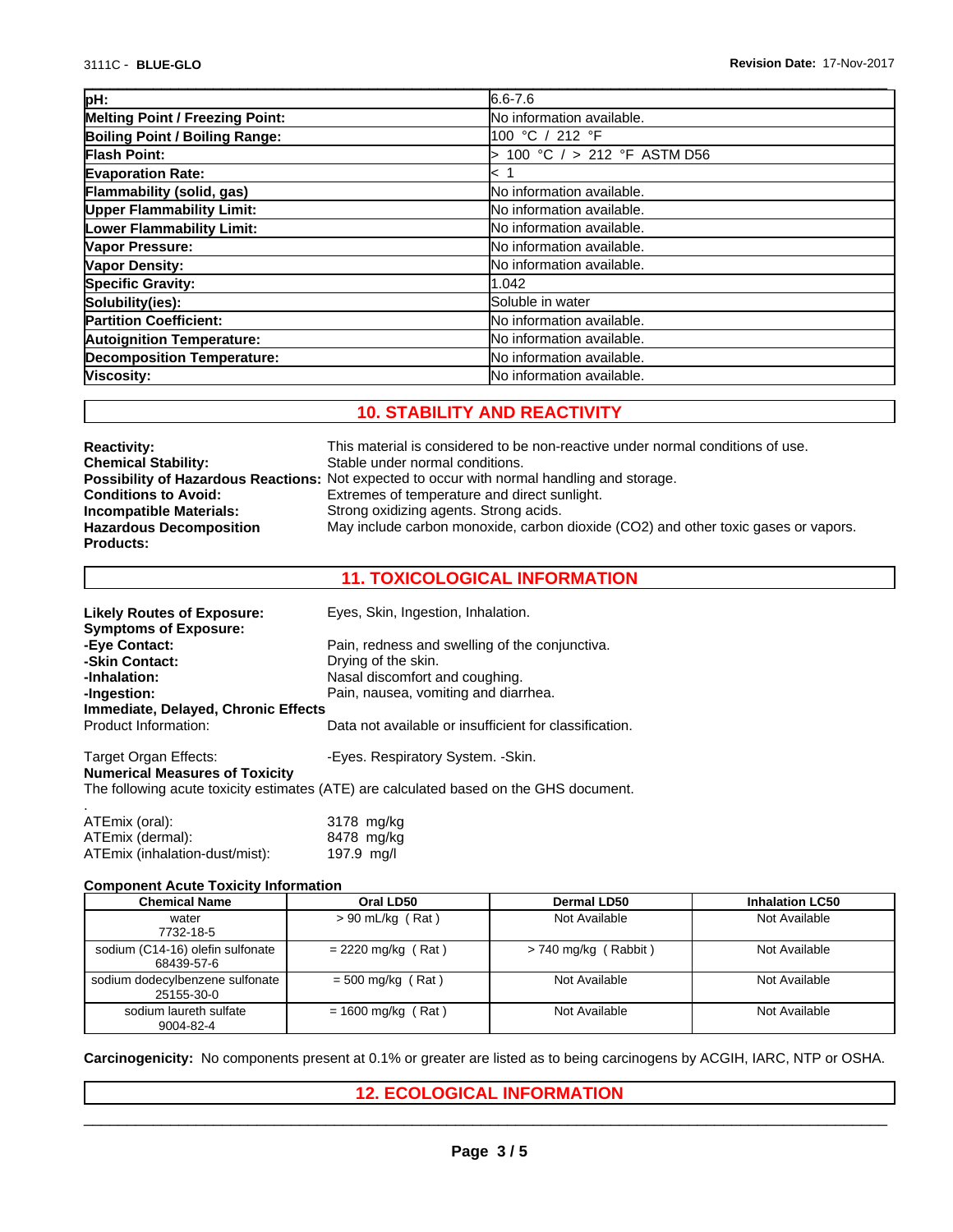| <b>Ecotoxicity</b>                                |                             |                                                                                                                 |                                             |               |
|---------------------------------------------------|-----------------------------|-----------------------------------------------------------------------------------------------------------------|---------------------------------------------|---------------|
| <b>Chemical Name</b>                              | <b>Algae/Aquatic Plants</b> | Fish                                                                                                            | <b>Toxicity to</b><br><b>Microorganisms</b> | Crustacea     |
| sodium (C14-16) olefin<br>sulfonate<br>68439-57-6 | Not Available               | 1.0 - 10.0: 96 h Brachydanio<br>rerio mg/L LC50 static 12.2:<br>96 h Brachydanio rerio mg/L<br>LC50 semi-static | Not Available                               | Not Available |
| sodium dodecylbenzene<br>sulfonate<br>25155-30-0  | Not Available               | 10.8: 96 h Oncorhynchus<br>mykiss mg/L LC50 static                                                              | Not Available                               | Not Available |

 $\overline{\phantom{a}}$  ,  $\overline{\phantom{a}}$  ,  $\overline{\phantom{a}}$  ,  $\overline{\phantom{a}}$  ,  $\overline{\phantom{a}}$  ,  $\overline{\phantom{a}}$  ,  $\overline{\phantom{a}}$  ,  $\overline{\phantom{a}}$  ,  $\overline{\phantom{a}}$  ,  $\overline{\phantom{a}}$  ,  $\overline{\phantom{a}}$  ,  $\overline{\phantom{a}}$  ,  $\overline{\phantom{a}}$  ,  $\overline{\phantom{a}}$  ,  $\overline{\phantom{a}}$  ,  $\overline{\phantom{a}}$ 

# **Persistence and Degradability:** No information available.<br> **Bioaccumulation:** No information available.

**No information available.** 

**Other Adverse Effects:** No information available.

## **13. DISPOSAL CONSIDERATIONS**

**Disposal of Wastes:** Dispose of in accordance with federal, state and local regulations. **Contaminated Packaging:** Dispose of in accordance with federal, state and local regulations.

### **14. TRANSPORT INFORMATION**

| TDG / DOT:<br><b>Proper Shipping Name:</b><br><b>Special Provisions:</b> | Not Regulated<br>Non Hazardous Product<br>Shipping descriptions may vary based on mode of transport, quantities, package size,<br>and/or origin and destination. Check with a trained hazardous materials transportation<br>expert for information specific to your situation. |
|--------------------------------------------------------------------------|--------------------------------------------------------------------------------------------------------------------------------------------------------------------------------------------------------------------------------------------------------------------------------|
| <b>IMDG:</b>                                                             | Not Regulated                                                                                                                                                                                                                                                                  |
| <b>Proper Shipping Name:</b>                                             | Non Hazardous Product                                                                                                                                                                                                                                                          |

**15. REGULATORY INFORMATION**

**DSL / NDSL Status:** (Domestic Substances List / Non-Domestic Substances List) The chemical substances in this product are included on or exempt from listing on the Canadian DSL / NDSL.

**TSCA Status:** (Toxic Substance Control Act Section 8(b) Inventory) All chemical substances in this product are included on or exempted from listing on the TSCA Inventory of Chemical Substances.

#### **SARA 313**

This product does not contain listed substances above the "de minimus" level

## **SARA 311/312 Hazard Categories**

| <b>Acute Health Hazard:</b>        | Yes |
|------------------------------------|-----|
| <b>Chronic Health Hazard:</b>      | Nο  |
| Fire Hazard:                       | Nο  |
| Sudden release of pressure hazard: | No  |
| <b>Reactive Hazard:</b>            | Nο  |

### **16. OTHER INFORMATION**

| NFPA        |  |
|-------------|--|
| <b>HMIS</b> |  |

**Health Hazards: 1 Flammability: 0**<br>**Health Hazards: 1 Flammability: 0** 

**Flammability:** 0 **Instability:** 0

**Physical Hazards: 0** 

**Special:** N/A

**Revision Date:** 17-Nov-2017<br>**Reasons for Revision:** Section 7 and 9 **Reasons for Revision:**